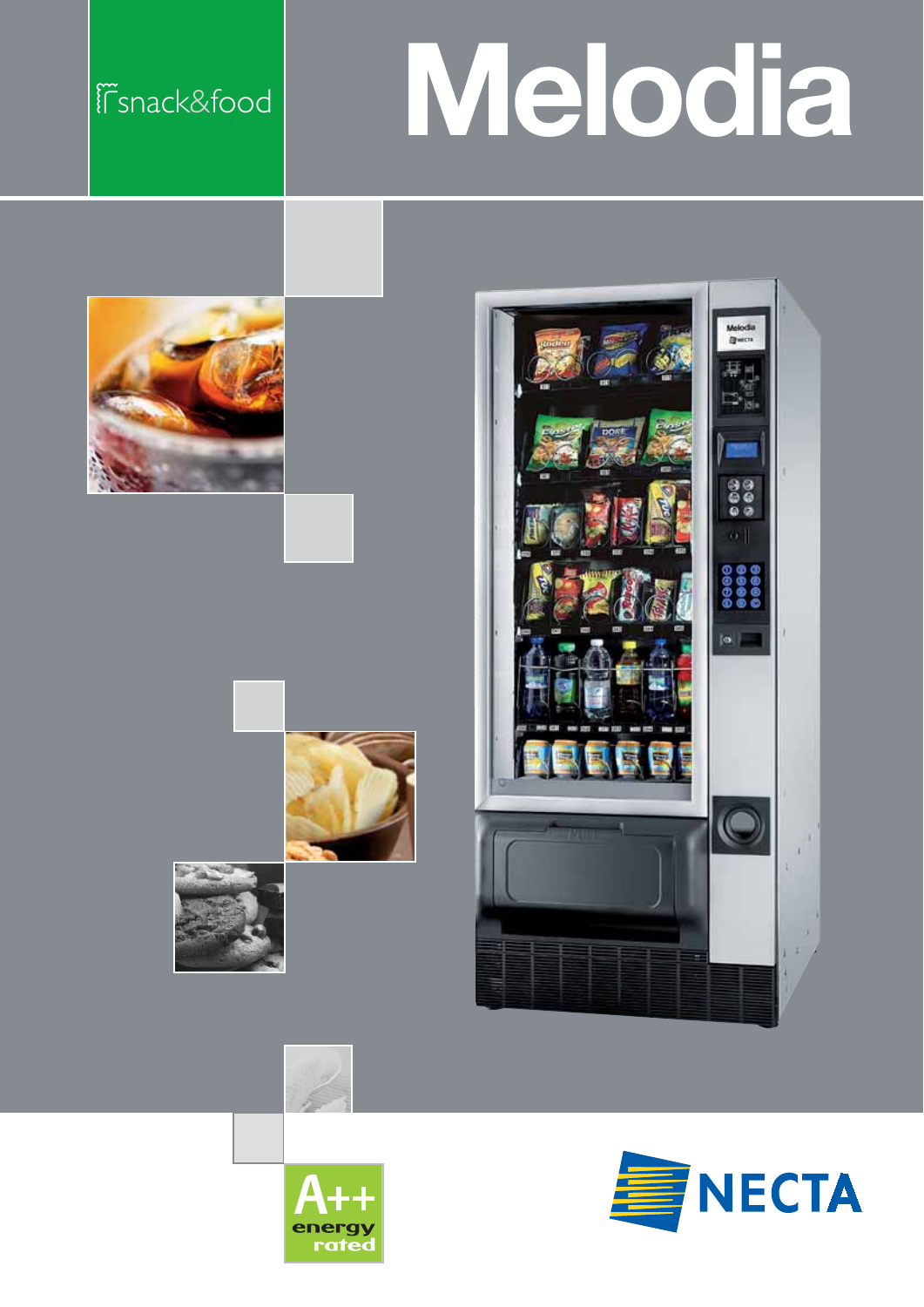

### **Slim in style, wide in choice**

With slender proportions, Necta's new **Melodia** models provide a broad range of dispensed products. Particularly suited to locations where space is limited, these flexible and reliable vending machines will integrate the **Melodia** into its environment.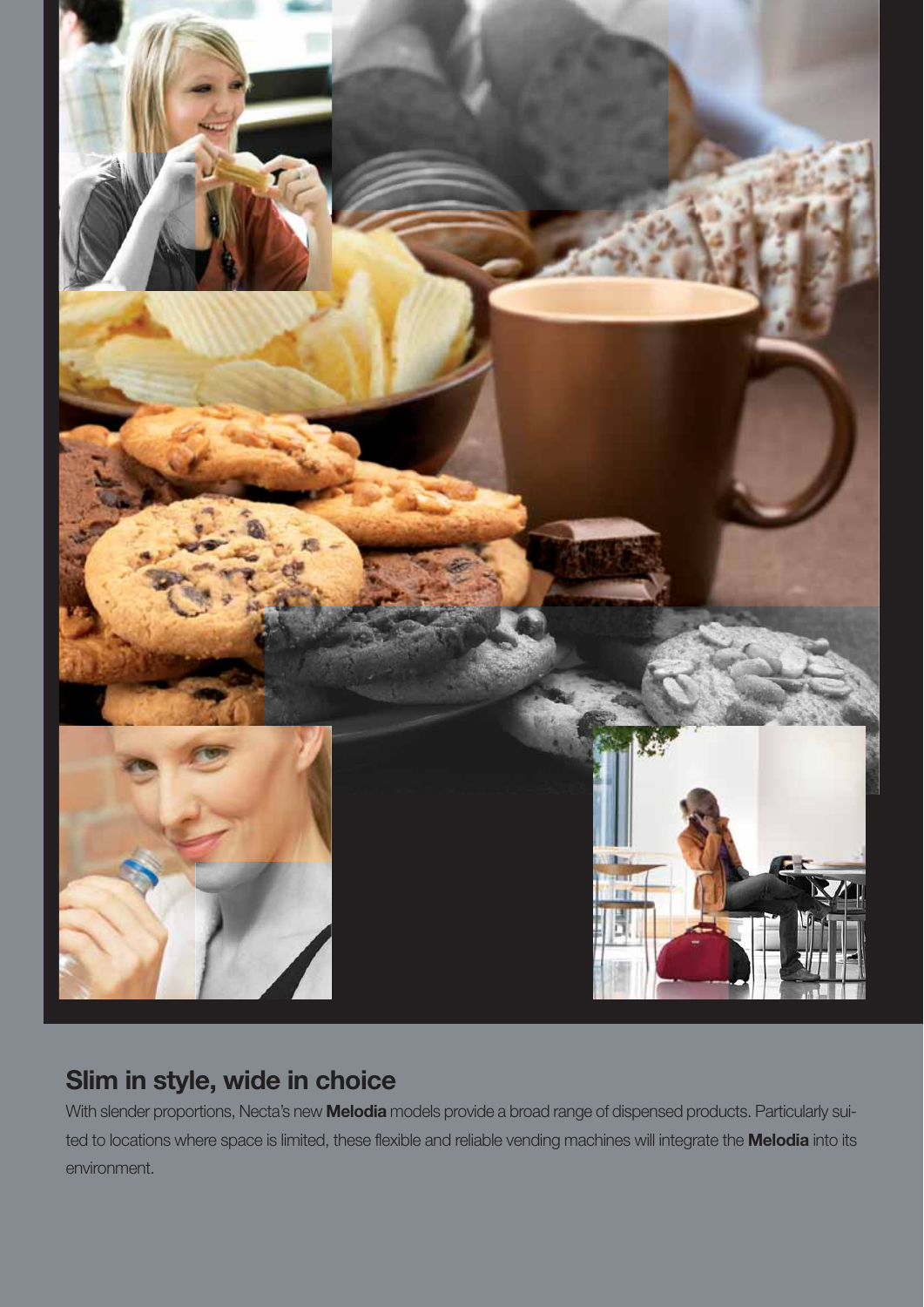## snack&food

#### **USER INTERFACE**

- Large LCD Display
- Touch-sensitive keyboard giving the end user visual/acoustic feedback of the selection
- **LED lighting of the product compartment.**
- **Possible to install up to three payment systems at the** same time
- Newly designed dispense compartment easy to brand
- Now with individual spring type bottle bridge allowing a variety of bottle heights on one tray

#### **TEMPERATURE MANAGEMENT**

- A highly efficient, reliable and low-consumption cooler unit installed at the base of the vending machine. Its capacity is perfectly balanced with the energy consumption need of each Melodia model.
- It is possible to place the Melodia flat against the wall thanks to front to front air ventilation.

#### **ELECTRONICS**

- Compatible with MDB and Executive protocol
- **Transmission and collection of statistics according to** EVA DTS system

#### **MAINTENANCE**

- New rolling price display
- Easy opening of door thanks to the grip in the interface area